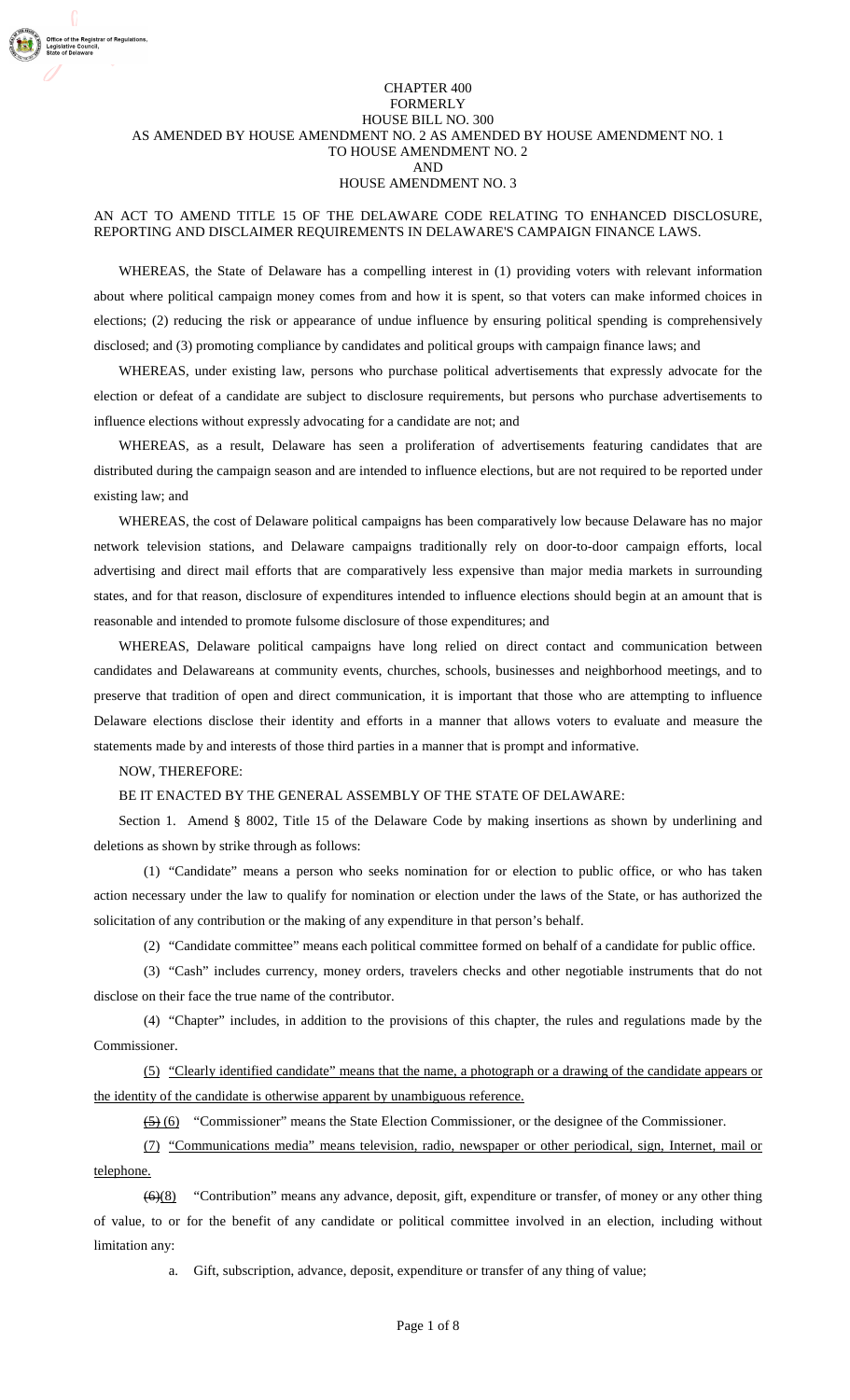b. Discount or rebate not available to the general public (except a party's abatement or refund of a filing fee otherwise required under § 3103 of this title);

c. Loan (except a loan of money by a national or state bank, building and loan association or licensed lender made in the ordinary course of business);

d. Purchase of tickets, goods or services sold to raise funds for a campaign, whether or not the tickets, goods or services are used by the buyer;

e. Forgiveness of indebtedness or payment of indebtedness by another person;

f. Service or use of property without full payment therefor (except the contribution of services by an individual, the use of an individual's residence, the contribution of such items as invitations, food and beverages by an individual volunteering personal services or the individual's residence, or the use of the telephone equipment of any person); or

g. Any other thing of value (except an independent expenditure).

 $(7)(9)$  "Election" means the action by qualified voters of the State either to nominate by vote a candidate for public office or to select a candidate to fill a public office, whether in a primary, general or special election.

(8) (10) "Election period" means:

a. For a candidate committee:

1. For a candidate for reelection to an office to which the candidate was elected in the most recent election held therefor, the period beginning on January 1 immediately after the most recent such election, and ending on the December 31 immediately after the general election at which the candidate seeks reelection to the office.

2. For a candidate for reelection to an office which the candidate attained since the last election held therefor (whether the candidate attained the office by succession, appointment or otherwise), the period beginning on the day the candidate succeeded to or was appointed to the office, and ending on the December 31 immediately after the general election at which the candidate seeks reelection to the office.

3. For a candidate for election to an office which the candidate does not hold, the period beginning on the day on which the candidate first receives any contribution from any person (other than from the candidate or from the candidate's spouse) in support of that candidate's candidacy for the office, and ending on the December 31 immediately after the general election at which the candidate seeks election to the office.

4. Notwithstanding the foregoing, for purposes of the limitations under § 8010 of this title on contributions from persons other than political parties and political action committees, for a candidate in a general election who was nominated for such office in a primary election, the election period shall end on the day of the primary and the next election period shall begin on the day after the primary.

b. For a political party and for a political action committee, the period beginning on the January 1 immediately after a general election, and ending on the December 31 immediately after the next general election.

c. For a candidate committee for a person who does not hold public office and who has not taken action necessary under the law to qualify for nomination or election under the laws of the State, the period beginning on the date the first contribution is received or expenditure is made by the committee and ending on the fourth December 31 following such date; provided, however, that if such person takes action necessary under the law to qualify for nomination or election under the laws of the State, the period shall be determined under paragraph (810)a. of this section.

d. For a person who makes independent expenditures an expenditure for a third-party advertisement, the election period shall begin and end at the same time as that of the candidate whose election is advocated or opposed by the independent expenditures identified in such advertisement, without regard to paragraph (810)a.4. of this section.

(11) a. "Electioneering communication" means a communication by any individual or other person (other than a candidate committee or a political party) that:

1. Refers to a clearly identified candidate; and

2. Is publicly distributed within thirty (30) days before a primary election or special election, or sixty (60) days before a general election to an audience that includes members of the electorate for the office sought by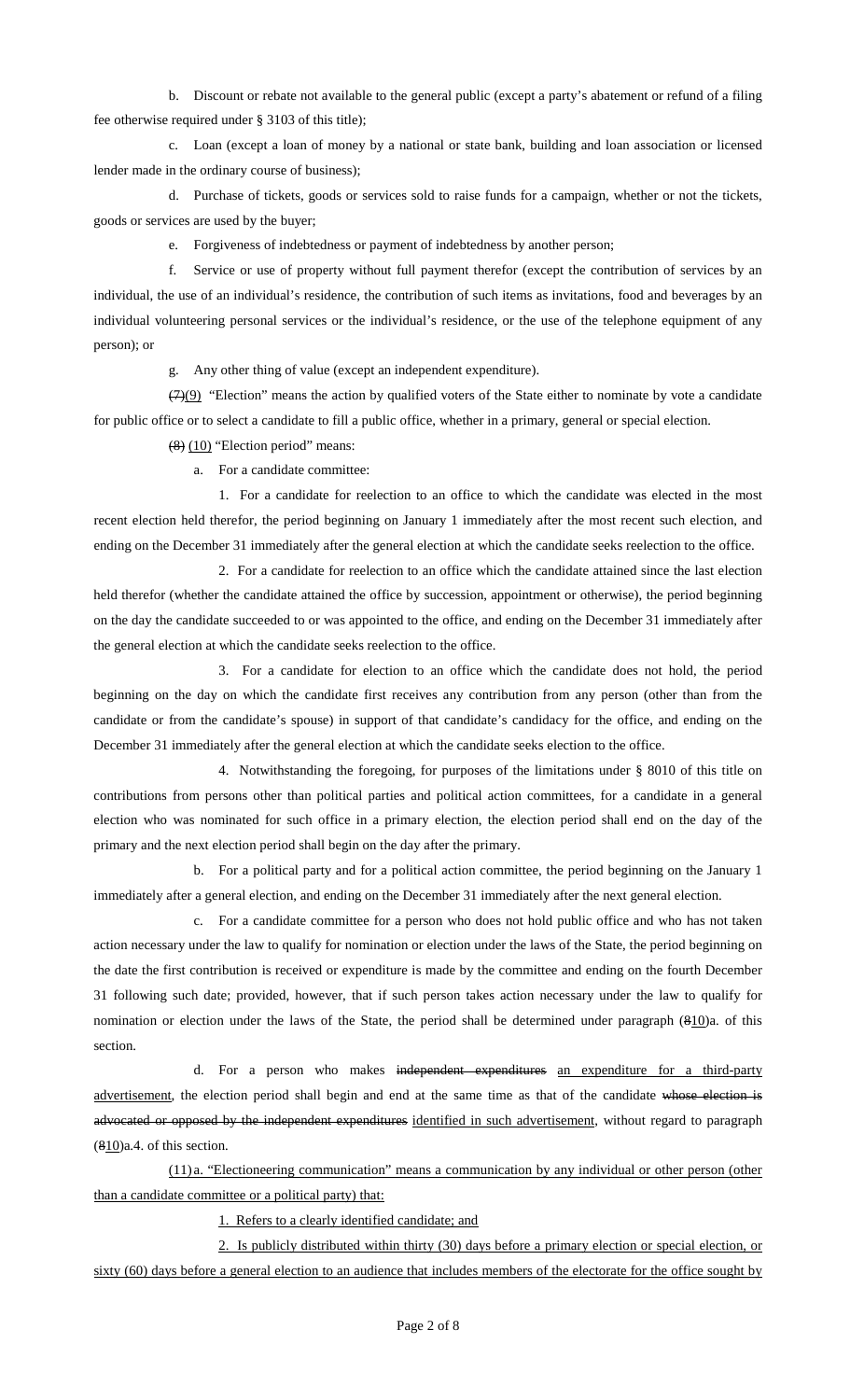such candidate. For purposes of this section, the term "general election" shall include any annual election for one of more members of a school board pursuant to 14 *Del. C.* § 1072(c).

b. "Electioneering communication" does not include:

1. A communication distributed by a means other than by any communications media;

2. Any membership communication;

3. A communication appearing in a news article, editorial, opinion, or commentary, provided that such communication is not distributed via any communications media owned or controlled by any candidate, political committee or the person purchasing such communication;

4. A communication made in any candidate debate or forum, or which solely promotes such a debate or forum and is made by or on behalf of the person sponsoring the debate or forum.

 $(9)$   $(12)$  "Expenditure" means any payment made or debt incurred by or on behalf of a candidate or political committee, or to assist in the election of any candidate or in connection with any election campaign.

(10) (13) "Independent expenditure" means any expenditure made by any individual or other person (other than a candidate committee or a political party) expressly advocating the election or defeat of a clearly identified candidate, which is made without cooperation or consultation with any candidate, or any committee or agent of such candidate, and which is not made in concert with, or at the request or suggestion of, any candidate or any committee or agent of such candidate. An expenditure shall constitute an expenditure in coordination, consultation or concert with a candidate and shall not constitute an independent expenditure where:

a. There is any arrangement, coordination or direction with respect to the expenditure between the candidate or the candidate's agent and the person (including any officer, director, employee or agent of such person) making the expenditure;

b. The person making the expenditure (including any officer, director, employee or agent of such person) has advised or counseled the candidate or the candidate's agents on the candidate's plans, projects or needs relating to the candidate's pursuit of nomination or election, in the same election period, including any advice relating to the candidate's decision to seek office; or

c. The expenditure is based on information provided to the person making the expenditure directly or indirectly by the candidate or the candidate's agents about the candidate's plans, projects or needs; provided, that the candidate or the candidate's agent is aware that the other person has made or is planning to make expenditures advocating the candidate's election.

(14) "Mailing address" means a physical mailing address, and shall not include a post office box.

(15) "Membership communication" means a newsletter or periodical, telephone call, or any other communication distributed solely to the members, shareholders, or employees of an organization or institution.

(16) "Officer" means:

a. If used with respect to a corporation, a natural person appointed or designated as an officer of such corporation by or pursuant to applicable law or the certificate of incorporation or bylaws of such corporation, or a person who performs with respect to such corporation functions usually performed by an officer of a corporation. Without limitation of the foregoing, the term "officer" shall include the president, vice president, treasurer, secretary, chief executive officer, chief operating officer or chief financial officer of such corporation, or their respective equivalents; and

b. If used with respect to an entity other than a natural person or a corporation, a natural person who performs functions usually performed by an officer of a corporation with respect to such entity.

(11) (17) "Person" includes any individual, corporation, company, incorporated or unincorporated association, general or limited partnership, society, joint stock company, and any other organization or institution of any nature.

(12) (18) "Political action committee" means a political committee which is neither a political party nor a candidate committee.

(13) (19) "Political committee" means:

a. any organization or association, whether permanent or created for the purposes of a specific political campaign, which accepts contributions from or makes expenditures to for or against any candidate, or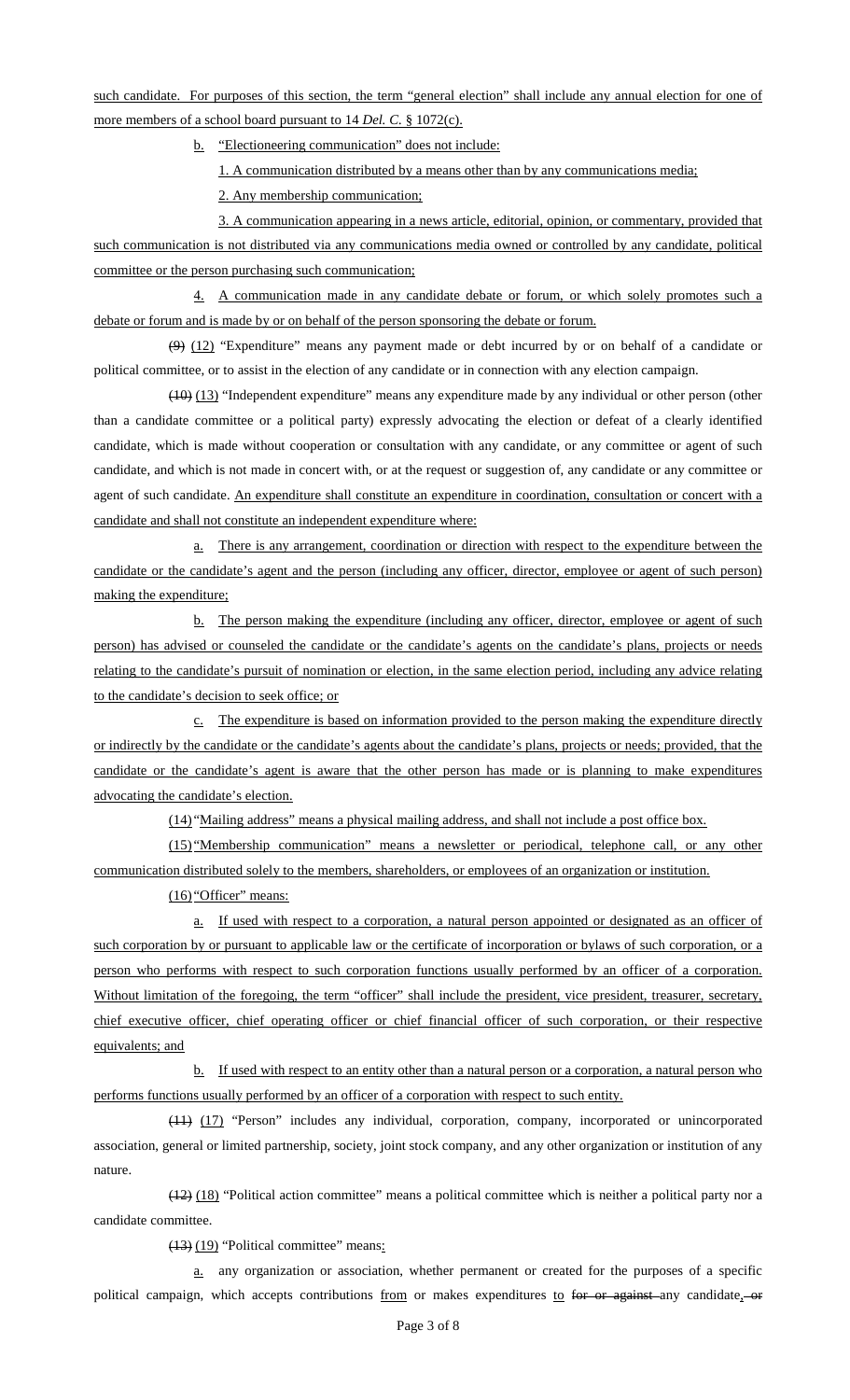candidates candidate committee or political party in an aggregate amount in excess of \$500 during an election period, not including independent expenditures; and

b. and includes all political parties, political action committees and any candidate committees.

(14) (20) "Political party" means an organization eligible to be listed on any general election ballot under § 3001 of this title, or any other organization which desires to be listed on any ballot on any election, and any constituent part of such party which receives contributions and makes expenditures. For purposes of the contribution limits of subchapter II of this chapter, a "political party" includes all constituent parts of such party, including the statewide, county, regional, municipal and district committees, all finance committees and all other committees, subdivisions and organizations related to the political party.

(15) (21) "Public office" means an office of this State or any political subdivision thereof which is required by law to be determined by an election.

(22) "Publicly distributed" means aired, broadcast, delivered or otherwise disseminated to members of the public.

(23) "Responsible party" means any natural person who shares or exercises discretion or control over the activities of any entity required to file reports in accordance with this chapter, and shall include any officer, director, partner, proprietor or other natural person who exercises discretion or control over the activities of such entity.

(24) "School board" means the board of education of a reorganized school district consisting of members duly elected or appointed in accordance with Title 14 of this Code.

(25) "Sign" means any outdoor billboard, panel or similar display having an area of at least three (3) square feet.

(26) "Special election" means:

a. For a school board, any election for one or more school board members other than the annual election of members pursuant to 14 *Del. C.* § 1072(c).

b. For any other public office, an election other than a primary or general election to fill a vacancy for public office, created by reason of failure to elect, ineligibility, death, resignation or otherwise, for which there is more than one candidate.

(27) "Third-party advertisement" means an independent expenditure or an electioneering communication.

(16) (28) "Treasurer" means the individual appointed by a candidate to assist the candidate with the duties imposed by this chapter.

Section 2. Amend § 8004, Title 15 of the Delaware Code by making insertions as shown by underlining and deletions as shown by strike through as follows:

§ 8004. School boards and offices paying under \$1,000.

(a) Notwithstanding anything provided elsewhere in this chapter, no candidate for election to any school board or to any other public office that pays less than \$1,000 per year shall be required to form a candidate committee if that candidate signs under penalty of perjury a statement in a form prepared by the Commissioner, certifying that such candidate does not intend nor expect that the candidate's campaign will receive nor spend, from the date of the first contribution or expenditure on behalf of such candidate's election until the end of the year in which the election for such office is held, more than \$2,000. If, notwithstanding the execution of such a statement, such candidate's campaign nevertheless receives more than \$2,000 in contributions or expends more than \$2,000 (including any contributions or expenditures by the candidate) before the end of the year in which the election for such office is held, the candidate shall within 7 days thereafter, so notify the Commissioner, and shall cause to be filed all reports that would otherwise have been required theretofore under this chapter.

(b) No candidate who has filed the statement in subsection (a) of this section shall be required to file any reports with the Commissioner; provided, however, that if such candidate's campaign receives more than \$2,000 in contributions or expends more than \$2,000 (including any contributions or expenditures by the candidate) before the end of the year in which the election for such office is held, such committee shall, within 7 days thereafter, so notify the Commissioner and shall file all reports that would otherwise have been required theretofore under this chapter.

Section 3. Amend § 8005, Title 15 of the Delaware Code by making insertions as shown by underlining and deletions as shown by strike through as follows: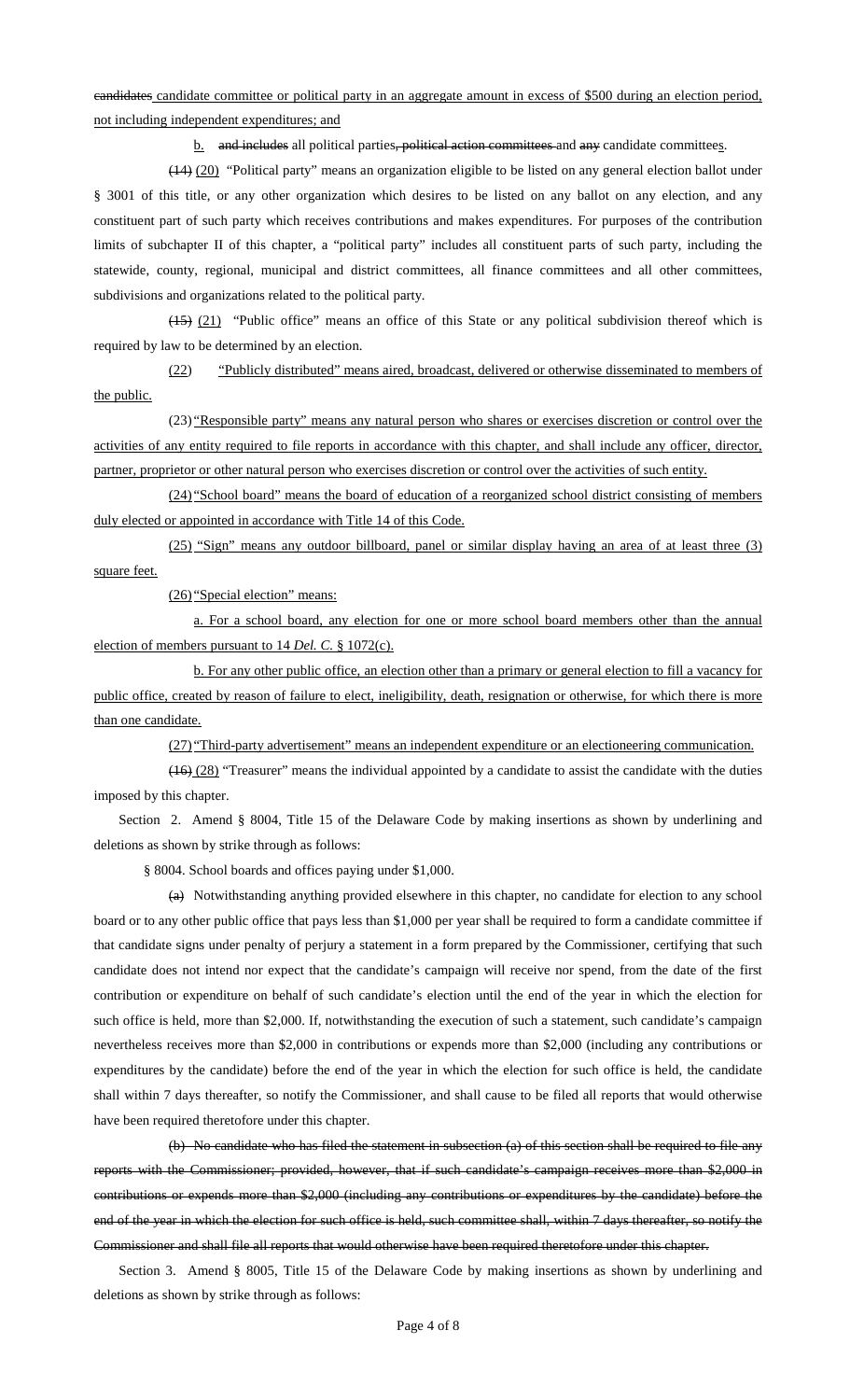A political committee shall:

(1) No later than 7 days after it first receives any contribution or makes any expenditure, file a complete list of its officers with the Commissioner, one of whom shall be an individual named as its treasurer. File a Statement of Organization with the Commissioner no later than 24 hours after it receives any contribution or makes any expenditure that causes the aggregate amount of contributions by or expenditures to such committee to exceed \$500 during an election period. The Statement of Organization shall be filed under penalty of perjury, and shall include the following information:

a. The full name and mailing address of the committee;

b. The full name and mailing address of each of the officers of the committee, one of whom shall be an individual named as its treasurer;

c. A concise statement of the committee's purposes or goals;

d. The name, office sought, and party affiliation of any candidate whom the committee is supporting or opposing, to the extent such information is known as of the date of filing; and, if the committee is supporting the entire ticket of any party, the name of the party; and

e. If the committee files reports with the Federal Elections Commission or any out-of-state agency, a statement to that effect including the name of the agency.

(2) A political committee must report Report any change in its officers within 7 days after such change becomes effective.

 $\left(\frac{2}{3}\right)$  Keep complete records of all contributions received and all expenditures made by or on behalf of the political committee, and shall retain such records for 3 full years following the election in connection with which the contributions and expenditures were made.

(3) File with the Commissioner a concise statement of its purposes or goals as a political committee.

(4) File with the Commissioner the reports required under this chapter.

Section 4. Amend §8012(e), Title 15 of the Delaware Code by making insertions as shown by underlining and deletions as shown by strike through as follows:

(e) A corporation, partnership or other entity Any person (other than an individual or a political committee) which makes a contribution to a political committee shall notify such political committee in writing of the full names and mailing addresses of  $(1)$  all persons who, directly or otherwise, own a legal or equitable interest of 50 percent or greater (whether in the form of stock ownership, percentage of partnership interest, liability for the debts of the entity, entitlement to the profits from the other entity or other indicia of interest) in such corporation, partnership or other entity, or that no such persons exist; and (2) a responsible party, if such contribution would cause the aggregate amount of contributions by such entity during the election period to exceed \$1,200. The political committee may rely on such notification, and should the notification provided by the representative of the entity be inaccurate or misleading, the person or persons responsible for the notification, and not the political committee which received the contribution, shall be liable therefor. A ratable portion of the contribution by the corporation, partnership or other entity shall be deemed to be a contribution under this chapter to the political committee by each such person who owns a 50 percent or greater interest in the entity, shall be included within the limit imposed by this section on individual contributions, and shall be so included in the reports filed by the candidate committee with the Commissioner under § 8030 of this title.

Section 5. Amend §8021, Title 15 of the Delaware Code by making insertions as shown by underlining and deletions as shown by strike through as follows:

§ 8021. Identification of purchaser.

(a) All campaign literature or advertising, advertisements having a fair market value of \$500 or more, except on printed items with a surface of less than 9 square inches, shall display include prominently the statement: "Paid for by [name of political committee or other person paying for such literature or advertising advertisement.]." For purposes of this section, "campaign advertisements" shall include any communication by a candidate committee or political party that would otherwise qualify as an independent expenditure or an electioneering communication but for the fact it was made by a candidate committee or political party.

(b) All third-party advertisements having a fair market value of \$500 or more, except printed items with a surface of less than 9 square inches, shall include prominently the statement: "Paid for by [name of political committee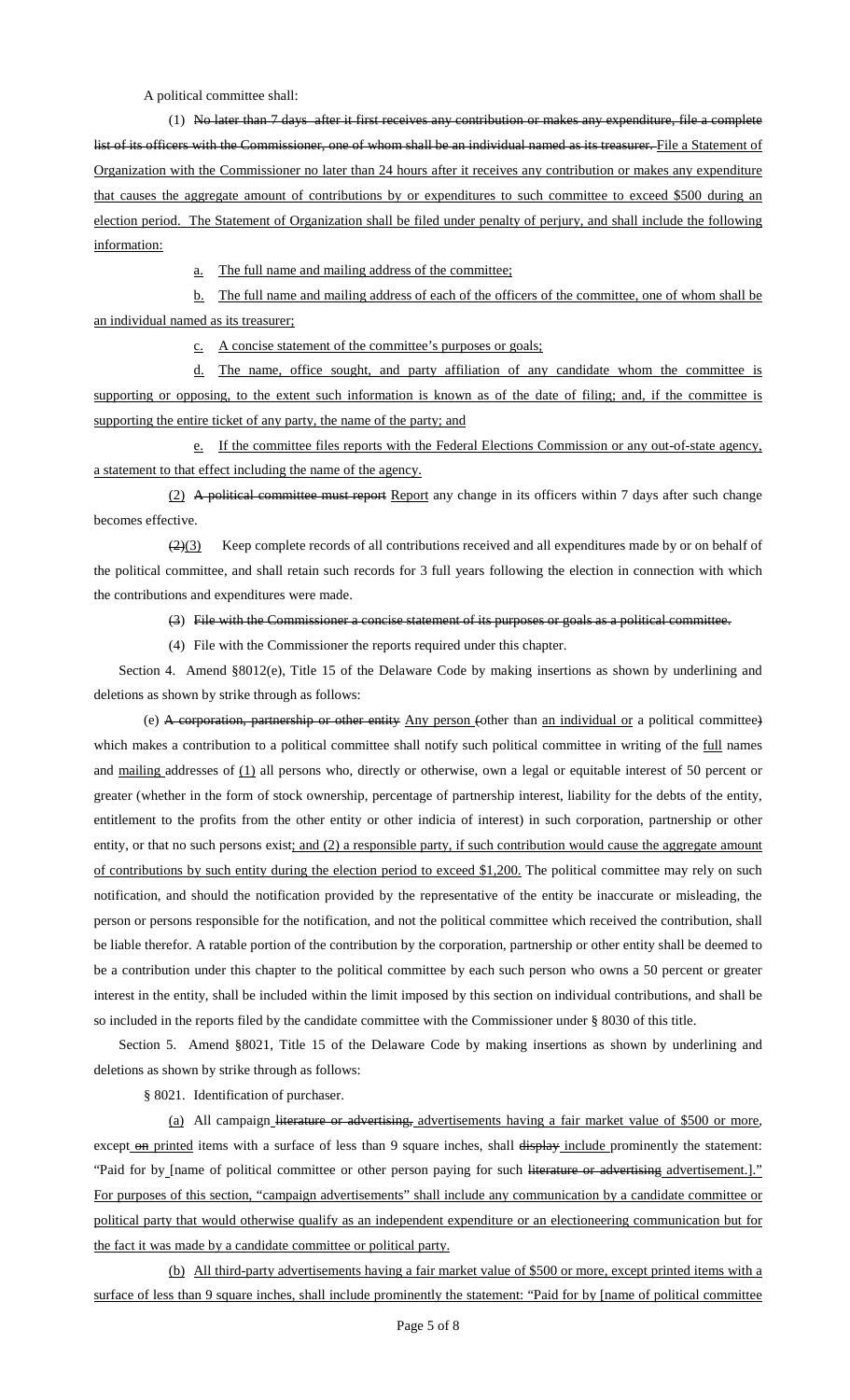# or other person paying for such third-party advertisement. Learn more about [name of person] at [Commissioner of Elections' web address]."

(c) The Commissioner may adopt regulations regarding the size, placement and duration of the foregoing statements as the same shall apply to specific forms of campaign advertisements. In connection therewith, the Commissioner may modify or amend the foregoing statements to conform to the requirements of a particular medium (*i.e.*, television, radio, print, Internet), and may by regulation create exemptions from the requirements hereunder where compliance is not reasonably practicable due to the small size or short duration of such advertisements. In all events, however, campaign advertisements having the same medium and duration (for example, 15-second radio advertisements or Internet advertisements having less than 200 characters) shall be subject to the same requirements.

Section 6. Amend § 8023, Title 15 of the Delaware Code by making deletions as shown by strike through as follows:

§ 8023. Independent expenditures.

(a) All campaign literature, advertising (except on items with a surface of less than 9 square inches) or other message paid for by independent expenditures shall prominently and at all times display the following statement: "Paid for by (name of person paying for the literature, advertising or other message). Not authorized nor paid for by any candidate or by any committee of any candidate. The cost of presenting this message is not subject to any campaign contribution limits."

If the independent expenditure is made or reimbursed by a political action committee or other person other than an individual, the names of the president (or other chief officer) and treasurer of such organization shall be prominently displayed with the rest of the above statement.

(b) An expenditure shall constitute an expenditure in coordination, consultation or concert with a candidate and shall not constitute an independent expenditure where:

(1) There is any arrangement, coordination or direction with respect to the expenditure between the candidate or the candidate's agent and the person (including any officer, director, employee or agent of such person) making the expenditure;

(2) The person making the expenditure (including any officer, director, employee or agent of such person) has advised or counseled the candidate or the candidate's agents on the candidate's plans, projects or needs relating to the candidate's pursuit of nomination or election, in the same election period, including any advice relating to the candidate's decision to seek office;

(3) The expenditure is based on information provided to the person making the expenditure directly or indirectly by the candidate or the candidate's agents about the candidate's plans, projects or needs; provided, that the candidate or the candidate's agent is aware that the other person has made or is planning to make expenditures advocating the candidate's election.

Section 7. Amend § 8030(d)(2), Title 15 of the Delaware Code by making insertions as shown by underlining and deletions as shown by strike through as follows:

(2) Full name and mailing address of each person who has made contributions to such political committee (including the purchase of tickets for events such as dinners, luncheons, rallies and similar fund-raising events, whether or not the tickets were used by the person who paid for them) during the election period in an aggregate amount or value in excess of \$100, the total of all contributions from such person during the election period, and the amount and date of all contributions from such person during the reporting period. If the person who made the contribution is not an individual, and the total amount of contributions by such person during the election period exceeds \$1,200, then the report shall also include the name and address of one responsible party for such person;

Section 8. Amend § 8031, Title 15 of the Delaware Code by making insertions as shown by underlining and deletions as shown by strike through as follows:

§ 8031. Reports of independent expenditures.

(a) Any person who makes any independent expenditure that causes the aggregate amount of independent expenditures made by such person in an election period to exceed \$100 during such election period shall file a report with the Commissioner. Such report shall be filed in accordance with the deadlines provided under § 8030 of this title, and shall contain the information required under § 8030 of this title for all contributions received by and made by such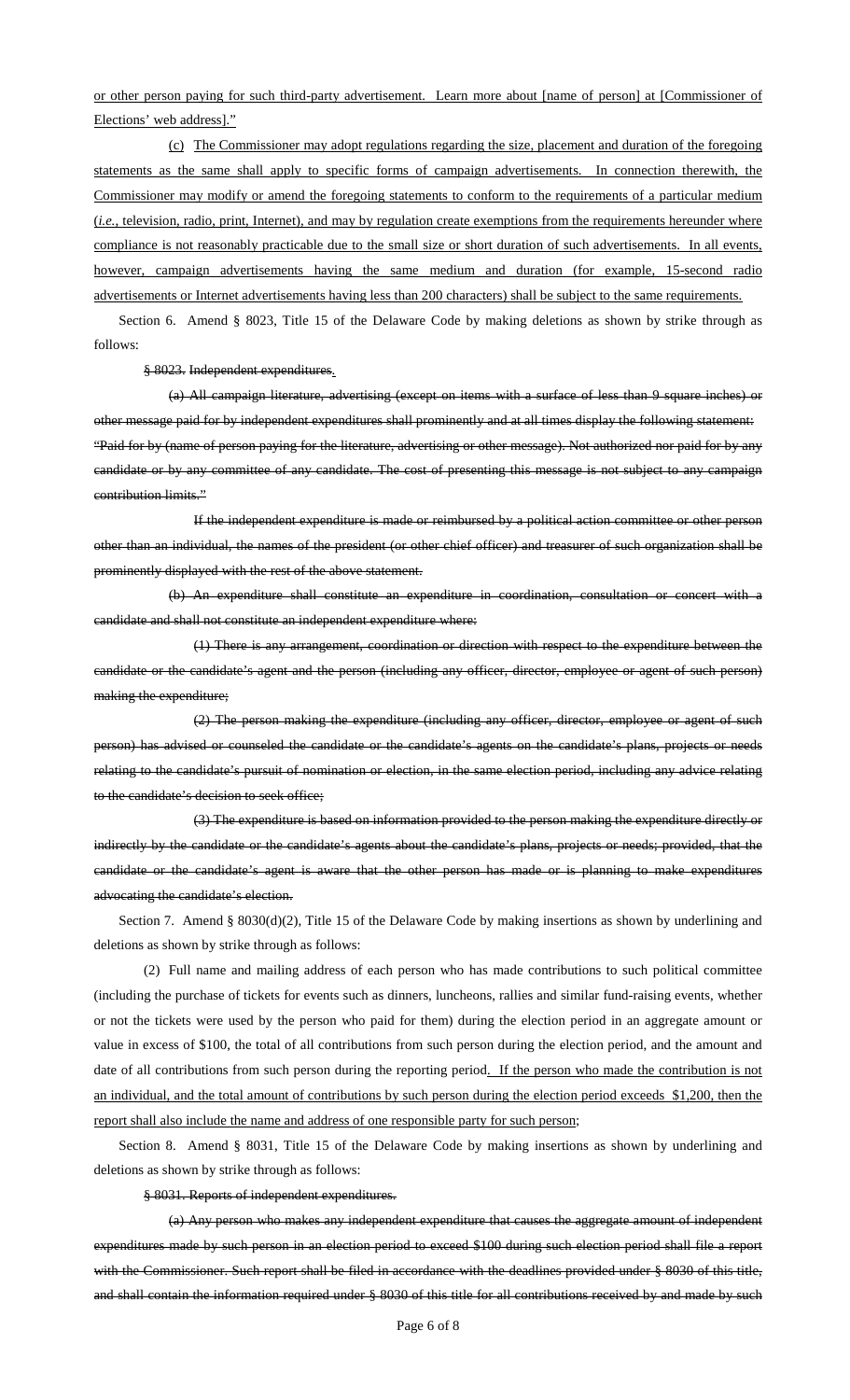person. Such report shall also include a list of every person to whom any disbursement has been made during the election period in connection with an independent expenditure, together with the date, amount and purpose of such independent expenditure and a statement under penalty of perjury whether each such expenditure has been made in cooperation, consultation or concert with, or at the request or suggestion of, any candidate or any candidate committee or agent of either.

(b) Any person who makes an independent expenditure aggregating more than \$100 after the 20th day, but more than 1 day, before any election shall, within 24 hours after such independent expenditure is made, file with the Commissioner a report under oath or affirmation with respect to such independent expenditure that contains the information required by § 8030 of this title and by this section.

§ 8031. Special reports – Third-party advertisements.

(a) Any person other than a candidate committee or political party who makes an expenditure for any third-party advertisement that causes the aggregate amount of expenditures for third-party advertisements made by such person to exceed \$500 during an election period shall file a third-party advertisement report with the Commissioner. The report shall be filed under penalty of perjury and shall include the following:

(1) The information required under § 8005(1) of this title with respect to the person making such expenditure;

(2) The full name and mailing address of each person to whom any expenditure has been made by such person during the reporting period in an aggregate amount in excess of \$100; the amount, date and purpose of each such expenditure; and the name of, and office sought by, each candidate on whose behalf such expenditure was made;

(3) The full name and mailing address of each person who has made contributions to such person during the election period in an aggregate amount or value in excess of \$100; the total of all contributions from such person during the election period, and the amount and date of all contributions from such person during the reporting period;

(4) If a person who made a contribution under paragraph  $(a)(3)$  is not an individual, the full name and mailing address of (a) any person who, directly or otherwise, owns a legal or equitable interest of 50 percent or greater in such entity; and (b) one responsible party, if the aggregate amount of contributions made by such entity during the election period exceeds \$1,200; and

(5) The aggregate amount of all contributions made to the person who made the expenditure.

(b) For purposes of this section, a reporting period shall begin on the day after the previous reporting period under § 8030 or this section, whichever is later. However, if the person making the expenditure hereunder was not previously required to file any reports during the election period under § 8030 or this section, then the reporting period shall begin on the date the first contribution is received or expenditure made by or on behalf of such person in the current election period. A reporting period shall end on the date of the expenditure set forth in paragraph (a).

(c) Any person other than an individual that makes a contribution for which disclosure is required under paragraph (a)(3) shall provide written notification in accordance with § 8012(e) of this chapter to the person filing the report hereunder. The person filing the report may rely on such notification, and should the notification provided by the representative of the entity be inaccurate or misleading, the person or persons responsible for the notification, and not the person filing the report, shall be liable therefor.

(d) If the expenditure is made more than 30 days before a primary or special election or 60 days before a general election, the report required under this section shall be filed within 48 hours after such expenditure is made. If the expenditure is made 30 days or less before a primary or special election or 60 days or less before an election, such report shall be filed with the Commissioner within 24 hours after such expenditure is made. For purposes of this section, an expenditure shall be deemed to be made on the date it is paid or obligated, whichever is earlier.

(e) The Commissioner shall adopt regulations exempting, to the extent possible, persons from reporting duplicative information under this chapter.

(f) Persons required to file reports under this section shall retain complete records of all expenditures made and contributions received in connection herewith for three years following the election for which such report was filed.